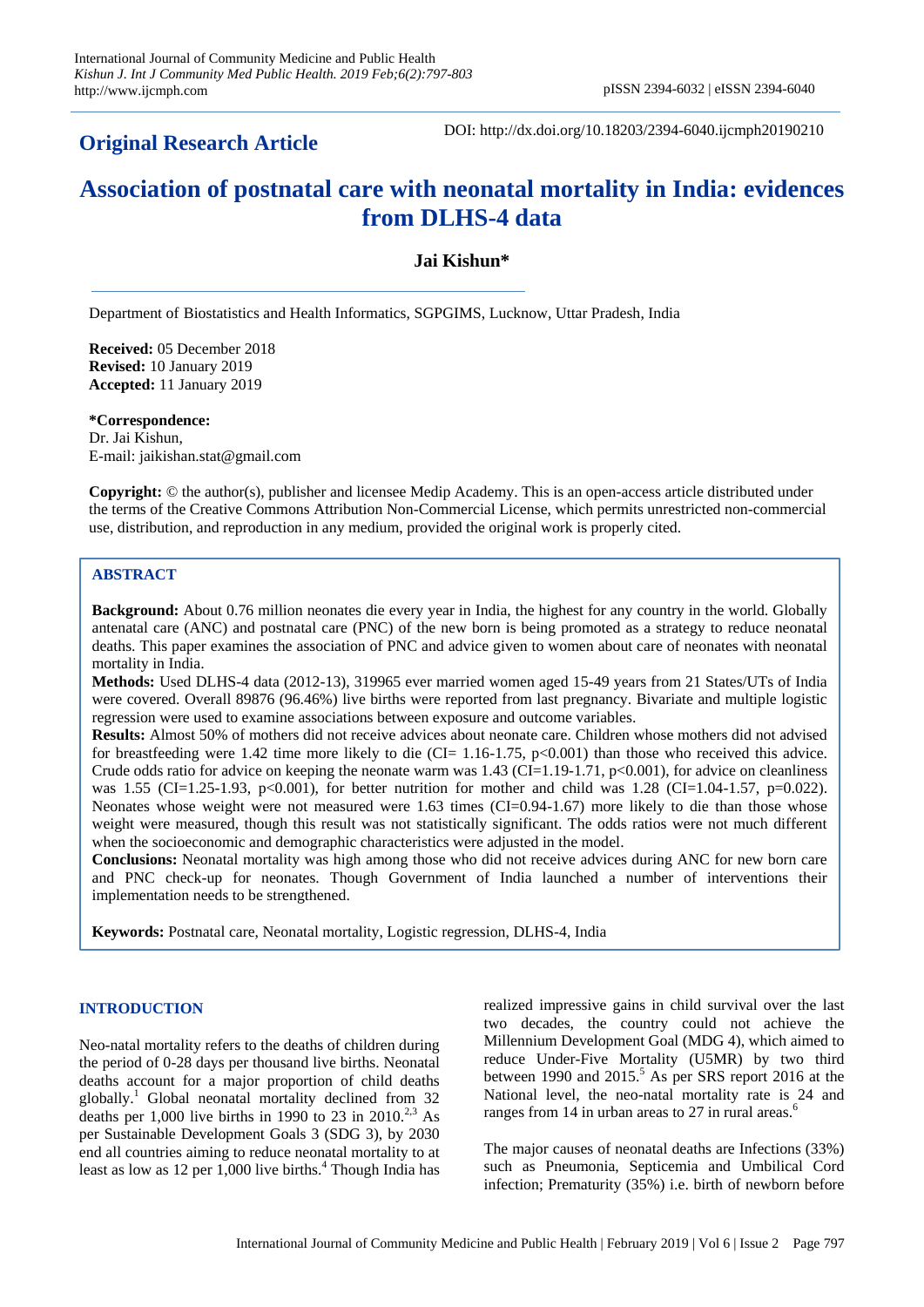37 weeks of gestation and Asphyxia (20%) i.e. inability to breathe immediately after birth and leads to lack of oxygen.7,8 The majority of deaths are preventable through appropriate postnatal care provided immediately after delivery.<sup>9</sup> Literature suggests that postnatal care practices are effective measures in improving neonatal survival.<sup>1</sup> The content of PNC should include education regarding immediate and exclusive breastfeeding, hand washing, warming of the baby, hygienic cord cleaning, as well as examination of danger signs for the mother and baby and appropriate referral for care.<sup>11</sup>

Only few studies in India have examined the relationship between postnatal care and neonatal deaths.<sup>10,12</sup> Singh et al. used DLHS-3 data, conducted in 2007-08, to assess the association between postnatal care for newborns and neonatal mortality.<sup>12</sup> They considered four explanatory variables to associate with the neonatal death which were during ANC, mother received any advice on keeping baby warm, newborn received any check-up within 24 hours of birth, newborn was checked in a government facility and newborn was checked in a private facility. Fadel et al conducted a case-control study with about 300,000 live births and 4,000 neonatal deaths to examine the effect of, place of delivery and postnatal check-up on neonatal mortality.<sup>10</sup> Some other studies have investigated the effect of ANC utilization on birth outcomes, particularly on neonatal mortality.13-16 Our objective in the present paper is to determine the association of neonatal death in India with antenatal advices received by mothers and PNC practices reported using the latest round of DLHS-4 data.

## **METHODS**

*Survey design:* Fourth round data of DLHS-4 were used, conducted in 2012–13 in 275 districts spread over 21 states and union territories of India. A multi-stage stratified sampling design was adopted for selection of representative sample of each district in DLHS-4. Rural and urban areas of a district are considered as natural strata. Weighting factors were also used to make the sample representative to the population. Overall 319,695 ever married women of age 15–49 years were interviewed in the survey. Details on age, age at marriage, place of birth, educational attainment, number of biological children ever born and surviving by sex were collected. Accounts of ante-natal checks, experience of pregnancy related complications, place of delivery, delivery attendant and post-partum care, together with history of contraceptive use, sex preference of children and fertility intentions were recorded. The availability of postnatal care (PNC) information in DLHS-4 provided us an opportunity to investigate the association between PNC and mortality during the neonatal period.

*Outcome and exposure variables:* The outcome variable of interest is neonatal mortality which occurred within 28 days after the live birth. Neonatal mortality is defined as the probability of dying in the first 28 days of life. The exposure variables of interest are measures of PNC i.e. Whether the newborn received any check-up after delivery of birth?, was the birth weight of the baby taken?, number of check-ups take place within one week of birth? and whether the newborn was examined in a government/private health facility or home?. These explanatory variables were computed in order to investigate the association between PNC and mortality during neonatal period. We also utilized variable of ANC like 'during (any of) your antenatal visit(s), did you received advice on the following at least once' which contain information about breastfeeding, keeping the baby warm, the need for cleanliness at the time of delivery, Family planning for spacing, Family planning for limiting, better nutrition for mother and child and need for institutional delivery.

*Statistical analysis:* State weights were used to correct oversampling and to maintain the representativeness of the data as well as the statistical soundness of indicators calculated based on these data. Pearson Chi-square test were used to examine statistical significance of association between awareness of child survive and neonatal mortality and multiple logistic regression were obtained by adjusting sociodemographic and economic characteristics of women. In this study, STATA-12 was used to analyze the data. Results were considered significant at five percent level of significance.

## **RESULTS**

### *Status of ANC and PNC of ever married women*

Table 1 depicts the detailed information on advice during ANC, PNC services and baby received check-up, which were provided by the last pregnant women. Overall, 50.98% women received advice on breastfeeding, 47.55% keeping baby warm, 41.7% cleanliness at the time of delivery, 36.11% family planning for spacing, 31.32% family planning for limiting, 40.03% better nutrition for mother and child and 28.99% for institutional delivery. Child received check-up after delivery (only live birth), around 60% of babies received check-up within 24 hours and 11.36% within 24 hours to 72 hours while 23.32% did not received any check-up. More than 80% babies weight taken at birth. Of the 55.62% women how reported check-up of baby takes place within 7 days, 48.63% had received check-up one to two times, 51.27% more than two times while others either check-up not done at all/child not survive till one week/don't know. 54.55% check-up done at government and 43.79% at private hospital while others on at home. Around 90% women feed milk colostrums/kheesto baby till first few days after child birth.

Table 2 shows, most of the indicators under ANC and PNC categories were found significantly associated with the child survival and neonatal mortality. Child survival were found slightly higher among women's who had received advices during ANC period to those who had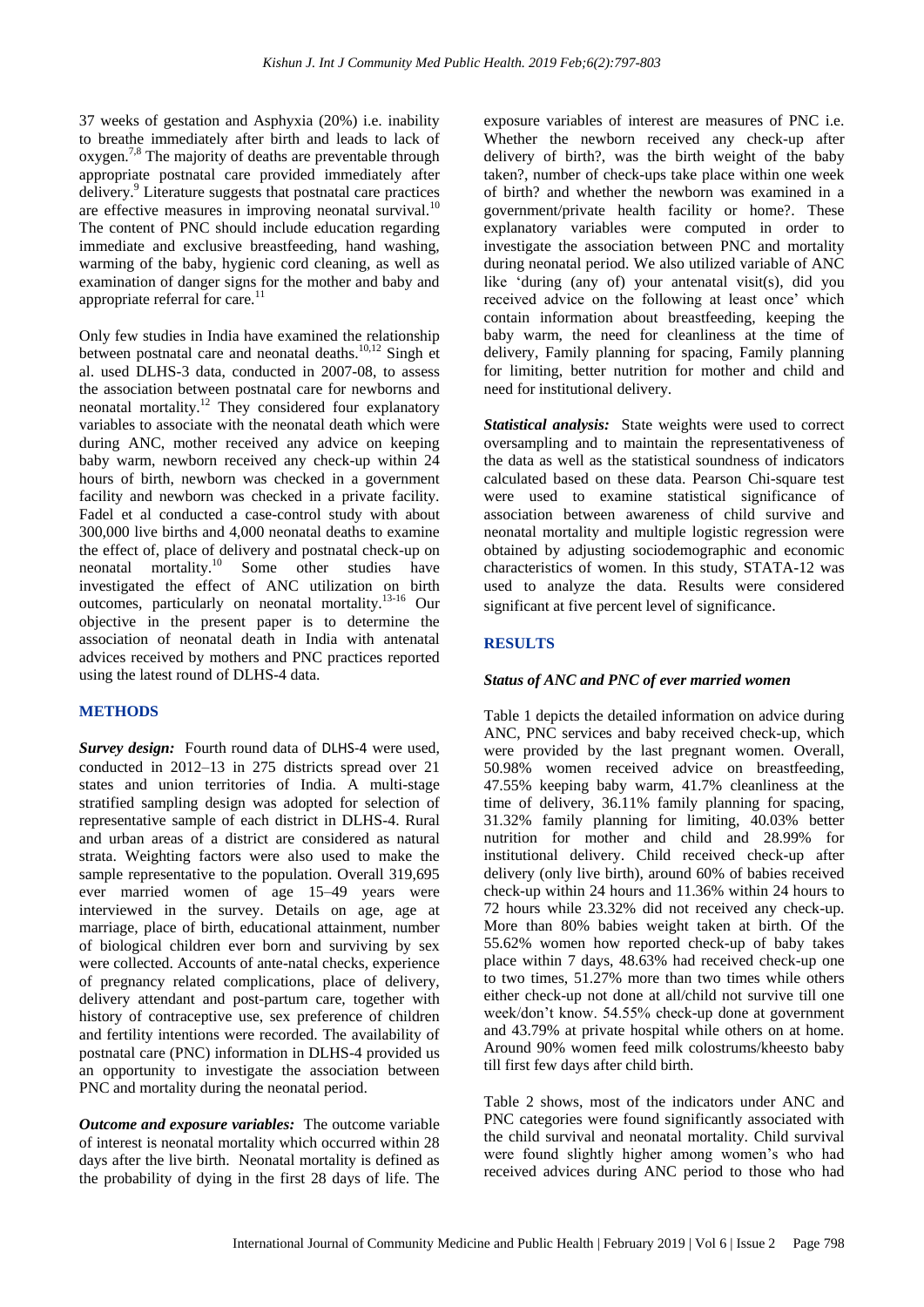not received advices with  $p<0.001$ . Few indicators such as advice on need for institutional delivery, number of times baby received check-up within 7 days and child received check-up by place were not fond significantly associated child survival and neonatal mortality. Overall, 99.64% baby survive whose weight taken within 7 days than 99.42% those weight not taken and 99.15% whose response were don't know, p<0.001. Chances of survival of babies were significantly less in those who have not feed their babies mother milk till few days from births.

Table 3 shows the results of binary and multiple logistic regression analysis for the factors related to ANC and PNC care with neonatal mortality. Crude odds ratio and adjusted odds ratio both shows that the non-recipients of advices during ANC such as breastfeeding (AOR=1.47; 95% CI: 1.14-1.89), keeping baby warm (AOR=1.37; 95% CI: 1.09-1.73), cleanliness at the time of delivery (AOR=1.50; 95% CI: 1.12-2.03), family planning for spacing (AOR=1.40; 95% CI: 1.04-1.89), family planning for limiting (AOR=1.58; 95% CI: 1.16-2.16), better nutrition for mother and child (AOR=1.12; 95% CI: 0.88- 1.42) and need for institutional delivery (AOR=0.98; 95% CI: 0.72-1.34) have higher chance of neonatal mortality as compared to the mothers who received advices. As compared to reference categories (i.e. child who received check-up within 24 hours) babies who received check-up within 24-72 hours (AOR=0.44; 95% CI: 0.23-0.82,  $p=0.011$ ) and not check-up (AOR=0.67; 95% CI: 0.48-0.95, p=0.026) were found statistically significant whereas babies who received check-up within 4-7th day and after 7th days were not statistically significant. Babies whose weight not measured after birth were 1.64 times more likely to have neonatal mortality than whose weight taken after the birth. Number of times baby received check-up within 7 days and place of checkups were not statistically significant. Babies who did not receive colostrum/khees after the birth were 7.87 times more likely to die than those who received colostrum/cheese within first 28 days of life.

|                                              | Description of categories and its sub categories |                                   | <b>Frequency</b> | $\frac{0}{0}$ |
|----------------------------------------------|--------------------------------------------------|-----------------------------------|------------------|---------------|
| Advices received during ANC                  |                                                  | Yes                               | 44,189           | 50.98         |
|                                              | <b>Breastfeeding</b>                             | No                                | 42,496           | 49.02         |
|                                              |                                                  | Yes                               | 41,223           | 47.55         |
|                                              | Keeping the baby warm                            | N <sub>o</sub>                    | 45,462           | 52.45         |
|                                              |                                                  | Yes                               | 36,150           | 41.7          |
|                                              | Cleanliness at the time of delivery              | N <sub>o</sub>                    | 50,535           | 58.3          |
|                                              | FP for spacing                                   | Yes                               | 31,302           | 36.11         |
|                                              |                                                  | N <sub>o</sub>                    | 55,383           | 63.89         |
|                                              | FP for limiting                                  | Yes                               | 27,153           | 31.32         |
|                                              |                                                  | N <sub>o</sub>                    | 59,532           | 68.68         |
|                                              | Better nutrition for mother and child            | Yes                               | 34,700           | 40.03         |
|                                              |                                                  | N <sub>o</sub>                    | 51,985           | 59.97         |
|                                              | Need for institutional delivery                  | Yes                               | 25,133           | 28.99         |
|                                              |                                                  | N <sub>o</sub>                    | 61,552           | 71.01         |
|                                              | Check-up after delivery (only live birth)        | Within 24h                        | 51,233           | 59.98         |
| PNC received by babies<br>within 7 days      |                                                  | $24^{th} - 72^{th}$ h             | 9,702            | 11.36         |
|                                              |                                                  | $4^{th}$ -7 <sup>th</sup> days    | 1,521            | 1.78          |
|                                              |                                                  | After <sup>7th</sup> days         | 2,948            | 3.45          |
|                                              |                                                  | Not check-up                      | 19,923           | 23.32         |
|                                              |                                                  | Child not survive                 | 88               | 0.1           |
|                                              | Weight taken                                     | Yes                               | 68,573           | 80.36         |
|                                              |                                                  | No                                | 13,262           | 15.54         |
|                                              |                                                  | <b>DK</b>                         | 3,492            | 4.09          |
| Reported by women about PNC<br>care f babies | Check-up of baby takes place within 7 day        | Not done                          | 22,903           | 26.85         |
|                                              |                                                  | Yes                               | 47,454           | 55.62         |
|                                              |                                                  | Child not survive till $7th$ days | 1,308            | 1.53          |
|                                              |                                                  | <b>DK</b>                         | 13,649           | 16            |
|                                              | No. Of times check-up within 7 days              | One-two times check-ups           | 22,881           | 48.63         |
|                                              |                                                  | More than two times check-ups     | 24,126           | 51.27         |
|                                              |                                                  | Not check-ups                     | 49               | 0.1           |
|                                              |                                                  | Govt. hospital                    | 25,901           | 54.55         |
|                                              | Check-up by place                                | Pvt. hospital                     | 20,792           | 43.79         |
|                                              |                                                  | Home                              | 785              | 1.65          |
|                                              | Colostrum/khees after birth                      | Yes                               | 76,765           | 89.97         |
|                                              |                                                  | No                                | 8,557            | 10.03         |

#### **Table 1: Characteristics of ANC advices and PNC services to pregnant women.**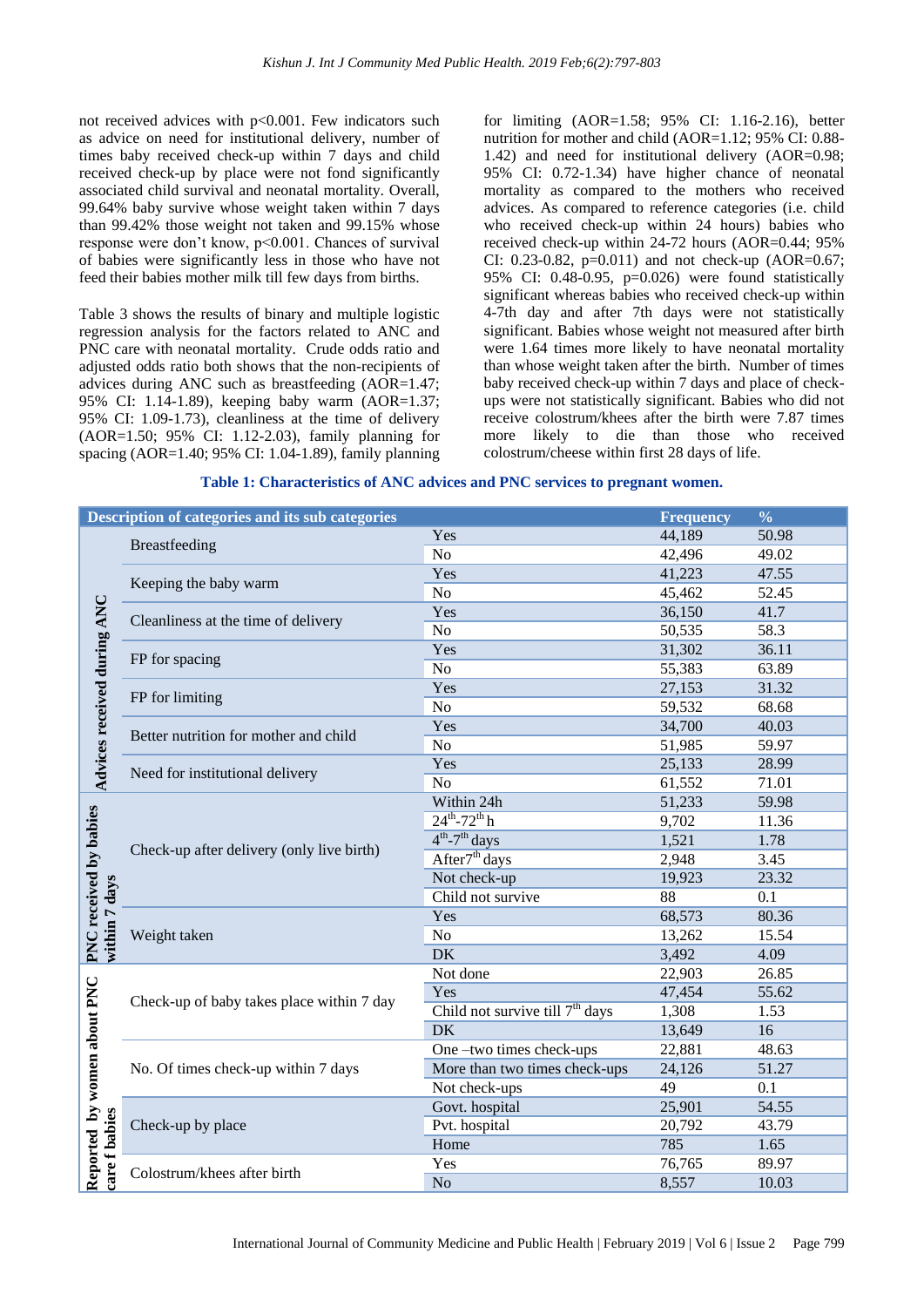#### **Description of categories and its sub categories Child c** CI **Reonatal 195% CI P**<br> **mortality 95% CI P**<br> **mortality 95% CI P value** Breastfeeding Yes 99.6 [99.53,99.66] 0.4029 [.34,.47] 0.001 No 99.43 [99.35,99.5] 0.572 [.50,.65] Yes 99.6 [99.54,99.66] 0.3967 [.34,.46] Keeping the baby 0.0002 warm No 99.43 [99.36,99.5] 0.5665 [.50,.64] Yes 99.63 [99.56,99.69] 0.368 [.31,.44] Cleanliness at the 0.0001 time of delivery No 99.43 [99.36,99.49] 0.5701 [.51,.64] Yes 99.63 [99.55,99.7] 0.3665 [.30,.45] **Advices received during ANC** Advices received during ANC 0.0015 FP for spacing No 99.45 [99.37,99.51] 0.5531 [.49,.63] Yes 99.67 [99.59,99.73] 0.3317 [.27,.41] FP for limiting 0.0001 No 99.44 [99.37,99.51] 0.5561 [.49,.63] Yes 99.58 [99.5,99.65] 0.417 [.35,.50] Better nutrition for 0.0215 mother and child No 99.47 [99.4,99.53] 0.5315 [.47,.60] Need for Yes 99.55 [99.45,99.64] 0.4468 [.36,.55] institutional 0.3426 No 99.5 [99.44,99.55] 0.5013 [.45..56] delivery Within 24h 99.54 [99.47,99.6] 0.4573 [.40..53] **PNC received by babies within 7**   $24^{th}$ -72<sup>th</sup> h **PNC** received by babies within<br>lays 99.73 [99.59.99.82] 0.2724 [.18..41]  $4^{\text{th}}$ -7 Check-up after 99.55 [99.06,99.78] 0.4516 [.22,,94] delivery (only live  $< 0.001$ After<sup>7th</sup> days 99.84 [99.62,99.93] 0.1602 [.07,.38] birth) Not check-up 99.64 [99.55,99.71] 0.3594 [.29,.45] Child not survive Child not survive 22.72 [15.13,32.65] 77.28 [67.35,84.8 [67.35] 7] Yes 99.64 [99.59,99.69] 0.3563 [.31,.41] Weight taken No  $99.42$   $[99.28,99.54]$   $0.5754$   $[.46,72]$   $<0.001$ Dk 99.15 [98.77,99.41] 0.8548 [.59,1.23] Not done 99.66 [99.57,99.73] 0.3364 [.27,.43] Reported by women about PNC care of babies **Reported by women about PNC care of babies** Yes 99.58 [99.5,99.64] 0.4211 [.36,.50] Check of baby takes  $< 0.001$ Child not survive place within 7 day till 7 days 97.67 [96.74,98.34] 2.33 [1.66,3.26] Dk 99.71 [99.61,99.79] 0.2876 [.21,.39] One –two times 99.55 [99.45,99.63] 0.4504 [.37,.55] check-ups No. Of times check-More than two <br>99.58 [99.48,99.66] 0.4209 [.34,.52] 0.822  $[99.48, 99.66]$ up within 7 days times check-ups Not check-ups 100 0 Govt. hospital 99.55 [99.45,99.64] 0.4464 [.36,.55] Check-up by place Pvt. hospital 99.62 [99.53,99.7] 0.3775 [.30,.47] 0.198 Home 99.27 [98.36,99.67] 0.7346 [.33,1.64] Yes 99.76 [99.72.99.79] 0.2426 [.21..28] Colostrum/khees  $< 0.001$ after birth No 98.12 [97.77,98.42] 1.879 [1.58,2.23]

## **Table 2: Bivariate association of ANC Advices and PNC services with neonatal mortality.**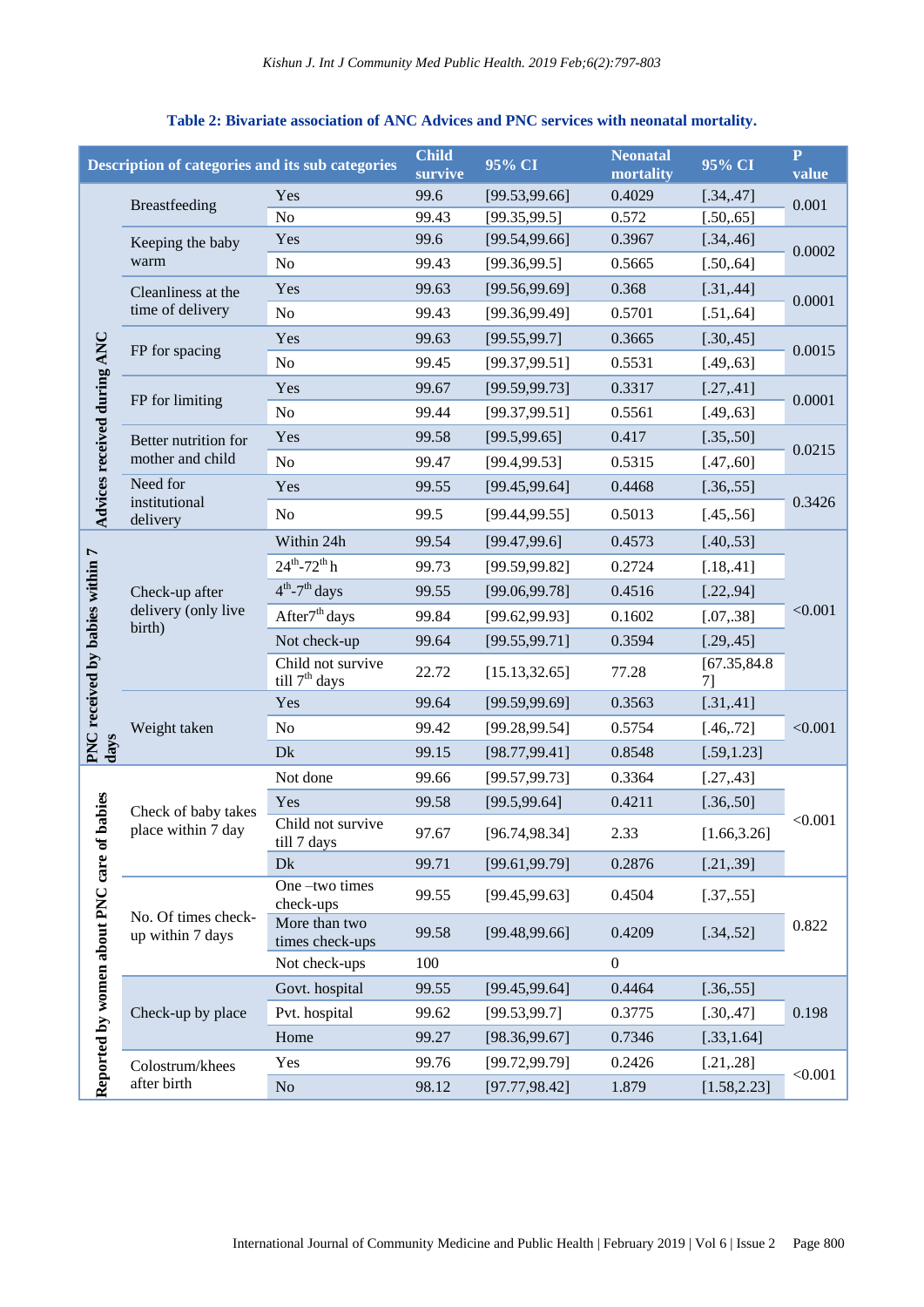## **Table 3: Multivariate association of ANC advices and PNC services with neonatal mortality.**

| <b>Neonatal mortality</b>               |                                                       | <b>Odds</b><br>ratio                              | 95% CI       | P value              | <b>Adjusted</b><br>odds<br>ratio | 95% CI       | P value              |                  |
|-----------------------------------------|-------------------------------------------------------|---------------------------------------------------|--------------|----------------------|----------------------------------|--------------|----------------------|------------------|
|                                         | Breastfeeding                                         | Yes                                               | 1            |                      |                                  | 1            |                      |                  |
|                                         |                                                       | N <sub>o</sub>                                    | 1.42         | [1.16, 1.75]         | 0.001                            | 1.47         | [1.14, 1.89]         | 0.003            |
|                                         | Keeping the                                           | Yes                                               | $\mathbf{1}$ |                      |                                  | $\mathbf{1}$ |                      |                  |
|                                         | baby warm                                             | N <sub>o</sub>                                    | 1.43         | [1.19, 1.71]         | $\boldsymbol{0}$                 | 1.37         | [1.09, 1.73]         | 0.008            |
|                                         | Cleanliness at                                        | Yes                                               | $\mathbf{1}$ |                      |                                  | $\mathbf{1}$ |                      |                  |
|                                         | the time of<br>delivery                               | N <sub>o</sub>                                    | 1.55         | [1.25, 1.93]         | $\theta$                         | 1.50         | [1.12, 2.03]         | 0.008            |
|                                         | FP for spacing                                        | Yes                                               | $\mathbf{1}$ |                      |                                  | $\mathbf{1}$ |                      |                  |
|                                         |                                                       | No                                                | 1.51         | [1.18, 1.94]         | 0.002                            | 1.40         | [1.04, 1.89]         | 0.028            |
|                                         | FP for limiting                                       | Yes                                               | $\mathbf{1}$ |                      |                                  | $\mathbf{1}$ |                      |                  |
|                                         |                                                       | No                                                | 1.68         | [1.30, 2.18]         | $\boldsymbol{0}$                 | 1.58         | [1.16, 2.16]         | 0.005            |
|                                         | <b>Better</b><br>nutrition for<br>mother and<br>child | Yes                                               | $\mathbf{1}$ |                      |                                  | $\mathbf{1}$ |                      |                  |
| Advices received during ANC             |                                                       | N <sub>o</sub>                                    | 1.28         | [1.04, 1.57]         | 0.022                            | 1.12         | [0.88, 1.42]         | 0.37             |
|                                         | Need for<br>institutional<br>delivery                 | Yes                                               | $\mathbf{1}$ |                      |                                  | $\mathbf{1}$ |                      |                  |
|                                         |                                                       | No                                                | 1.12         | [0.88, 1.43]         | 0.343                            | 0.98         | [0.72, 1.34]         | 0.921            |
|                                         | Check-up<br>after delivery<br>(only live<br>birth)    | Within 24h                                        | $\mathbf{1}$ |                      |                                  | $\mathbf{1}$ |                      |                  |
|                                         |                                                       | 24h-72h                                           | 0.59         | [0.39, 0.92]         | 0.02                             | 0.44         | [0.23, 0.82]         | 0.011            |
|                                         |                                                       | $4th - 7th$ days                                  | 0.99         | [0.46, 2.14]         | 0.975                            | 0.93         | [0.36, 2.43]         | 0.887            |
|                                         |                                                       | After <sup>7th</sup> days                         | 0.35         | [0.15, 0.84]         | 0.019                            | 0.26         | [0.06, 1.11]         | 0.068            |
|                                         |                                                       | Not check-ups                                     | 0.79         | [0.60, 1.03]         | 0.083                            | 0.67         | [0.48, 0.95]         | 0.026            |
| PNC received by babies within<br>7 days |                                                       | Child not<br>survive till 7 <sup>th</sup><br>days | 740.62       | [447.65,<br>1225.32] | $\boldsymbol{0}$                 | 1134.29      | [580.80,<br>2215.23] | $\boldsymbol{0}$ |
|                                         | Babies weight<br>taken                                | Yes                                               | $\mathbf{1}$ |                      |                                  | $\mathbf{1}$ |                      |                  |
|                                         |                                                       | N <sub>o</sub>                                    | 1.62         | [1.23, 2.12]         | 0.001                            | 1.64         | [1.07, 2.50]         | 0.023            |
|                                         |                                                       | <b>DK</b>                                         | 2.41         | [1.60, 3.63]         | $\boldsymbol{0}$                 | 2.14         | [1.33, 3.45]         | 0.002            |
|                                         | check of baby<br>takes place<br>within 7 day          | not done                                          | 1            |                      |                                  | 1            |                      |                  |
|                                         |                                                       | Yes                                               | 1.25         | [0.94, 1.67]         | 0.125                            | 1.47         | [1.02, 2.12]         | 0.04             |
| ies                                     |                                                       | child not<br>survive till 7<br>days               | 7.07         | [4.62,<br>10.80]     | $\boldsymbol{0}$                 | 9.08         | [5.40, 15.30]        | $\boldsymbol{0}$ |
|                                         |                                                       | DK                                                | 0.86         | [0.59, 1.24]         | 0.398                            | 1.00         | [0.65, 1.54]         | 0.997            |
| women reported PNC care for bab         | No. of times<br>check-up<br>within 7 days             | One-two times<br>check-ups                        | $\mathbf{1}$ |                      |                                  | $\mathbf{1}$ |                      |                  |
|                                         |                                                       | More than two<br>times check-ups                  | 0.93         | [0.71, 1.23]         | 0.627                            | 1.06         | [0.76, 1,47]         | 0.744            |
|                                         |                                                       | Not check-ups                                     | 1            | empty                |                                  | $\mathbf{1}$ | Empty                |                  |
|                                         | Place of<br>check-ups                                 | Govt. hospital                                    | $\mathbf{1}$ |                      |                                  | $\mathbf{1}$ |                      |                  |
|                                         |                                                       | Pvt. hospital                                     | 0.85         | [0.64, 1.12]         | 0.241                            | 1.06         | [0.73, 1.53]         | 0.762            |
|                                         |                                                       | Home                                              | 1.65         | [0.71, 3.82]         | 0.238                            | 1.75         | [0.55, 5.56]         | 0.338            |
|                                         | Colostrum/                                            | Yes                                               | 1            |                      |                                  | $\mathbf{1}$ |                      |                  |
|                                         | khees<br>afterbirth                                   | $\rm No$                                          | 7.87         | [6.19,<br>10.02]     | $\boldsymbol{0}$                 | 9.32         | [7.20, 12.05]        | $\boldsymbol{0}$ |

## **DISCUSSION**

ANC and PNC are being promoted as a strategy to save newborn lives, but only few studies have evaluated associations of PNC care with neonatal mortality in India. In this study, we assessed the association of antenatal and postnatal care with neonatal mortality in India through the DLHS-4 data. Data used for this study is nationally representative reliable and large-scale population-based dataset collected during 2012-13 in 275 districts spread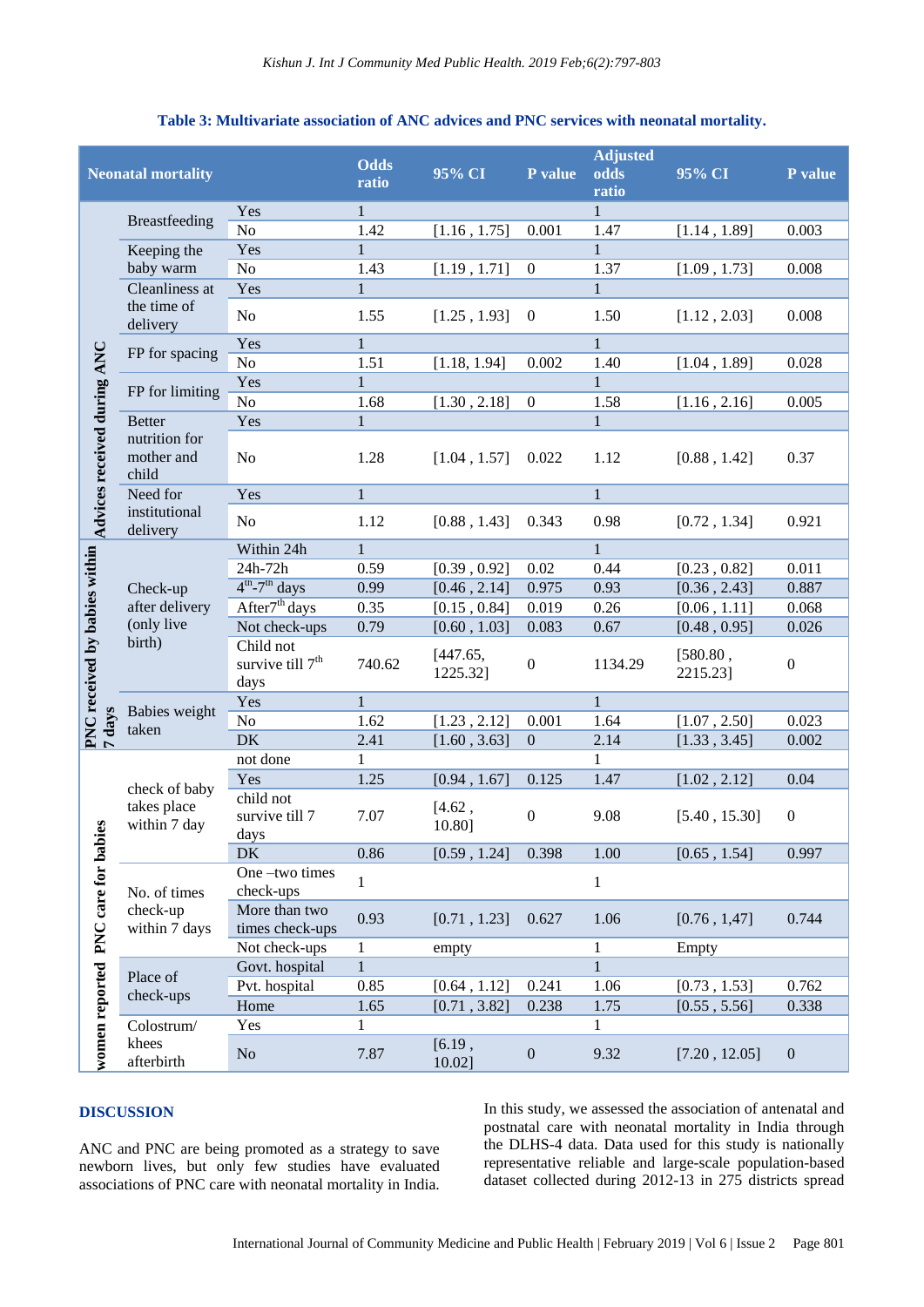over 21 states and union territories of India under the leadership of Ministry of Health and Family Welfare (MoHFW), Government of India. However, data did not include nine EAG states of India.

ANC improves the survival and health of babies directly by reducing stillbirths and neonatal deaths and indirectly by providing an entry point for health contacts with the woman at a key point in the continuum of care.<sup>17</sup> In 2016, the WHO introduced new guidelines for ANC, which recommend a minimum of eight ANC contacts during pregnancy. The goal of this new guideline is to fully use the opportunity of providing ANC to save lives of child as well as mothers. $^{18}$  Counselling to pregnant women on cleanliness, nutrition for mother, complication during pregnancy, keeping baby warm during antenatal or postnatal care is likely to save lives of a number of newborn during the crucial first few days of birth. Our findings shows that more than 50% women did not received advices on ANC care during their pregnancy. It also shows that 99.6% children survived when the mother received advices on breastfeeding, keeping baby warm and cleanliness at the time of delivery as compared to 99.43% children who did not receive any advice.

The PNC check-ups within first few days could be an effective means to prevent some of the main causes of neonatal death, particularly some of the deaths to preterm newborn and deaths due to sepsis, meningitis, pneumonia and diarrhoea.<sup>19</sup> If all new born received high impact and cost-effective interventions during the postnatal period, it is estimated that neonatal mortality could be reduced by between  $10-27\%$ .<sup>20</sup> Early breastfeeding initiation might additionally provide protection against some non-infectious causes of death.<sup>21</sup> Our finding support that significantly more children (99.76%) survived when fed mother's milk till few days after of birth than those who have not fed (98.12%).

The results of this paper supports the fact that promotion of maternal and new-born care practices through implementation of community-based packages, including promotion of essential new-born care and community mobilization, are effective in improving neonatal survival in low income settings.

## **CONCLUSION**

It is concluded that the advices given during ANC visit and postnatal care within one week after the birth is protective against neonatal mortality. This study contributes to the literature and clarifies the importance of advices during ANC visits and PNC on a health outcome of global importance. It is also concluded that some massive and comprehensive awareness programme for the women who were less educated and socioeconomically disadvantaged needs to be launch. More emphasis given to unskilled health workers responsible for providing awareness during ANC and PNC, so that burden of neonatal mortality country like India can be avoided. Though Government of India launched a number of interventions their implementation needs to be strengthened.

*Funding: No funding sources Conflict of interest: None declared Ethical approval: The study was approved by the Institutional Ethics Committee*

## **REFERENCES**

- 1. Berman P, Ahuja R. Government health spending in India. Economic and Political Weekly. 2008;28:209-16.
- 2. Lawn J E, Kerber K, Enweronu-Laryea C, Cousens S. 3.6 million neonatal deaths-what is progressing and what is not?. In Seminars in perinatology. 2010;34:371-86.
- 3. Lawn J E, Cousens S, Zupan J, Lancet Neonatal Survival Steering Team. 4 million neonatal deaths: when? Where? Why?. The lancet. 2005;365(9462):891-900.
- 4. United Nation. Transforming our world: the 2030 Agenda for Sustainable Development, 2015. Available at: https://sustainabledevelopment.un.org/ post2015/transformingourworld. Accessed 28 November 2018.
- 5. NIMS, ICMR, UNICEF. Infant and child Mortality in India: Levels, Trends and Determinants, National Institute of Medical Statistics (NIMS), Indian Council for Medical Research (ICMR), UNICEF India Country Office, New Delhi, India, 2012. Available at http://unicef.in/PressReleases/374/The-Infant-and-Child-Mortality-India. Accessed 28 November 2018.
- 6. Ministry of Home Affairs, Government of India. SRS Statistical Report, Office of the Registrar General & Census Commissioner, India, 2016. Available at http://www.censusindia.gov.in/vital\_ statistics/SRS\_Reports\_\_2016.html. Accessed 30 November 2018.
- 7. NRHM, 2017, http://nrhm.gov.in/nrhmcomponents/rmnch-a/child-health-immunization. html, SRS Bulletin, Sample Registration System, Registrar General, India, Vital Statistics Division, West Block 1, Wing 1, 2nd Floor, R. K. Puram, New Delhi-110 066. Accessed 01 December 2018.
- 8. Saunik S, Jaiswal C, Nair R, Radkar A, Patil A, Irani S, et al. Analysis of neonatal deaths in Maharashtra: policy implications. Int J Community Med Public Health. 2017;4:4513-9.
- 9. World Health Organization, United Nations Children's Fund. Home visits for the newborn child: a strategy to improve survival, 2009. Available at http://whqlibdoc.who.int/hq/2009/WHO\_FCH\_CA H 09.02 eng.pdf. Accessed 30 November 2018.
- 10. Fadel S A, Ram U, Morris S K, Begum R, Shet A, Jotkar R, et al. Facility delivery, postnatal care and neonatal deaths in India: nationally-representative case-control studies. PLoS One. 2015;10(10):1-12.